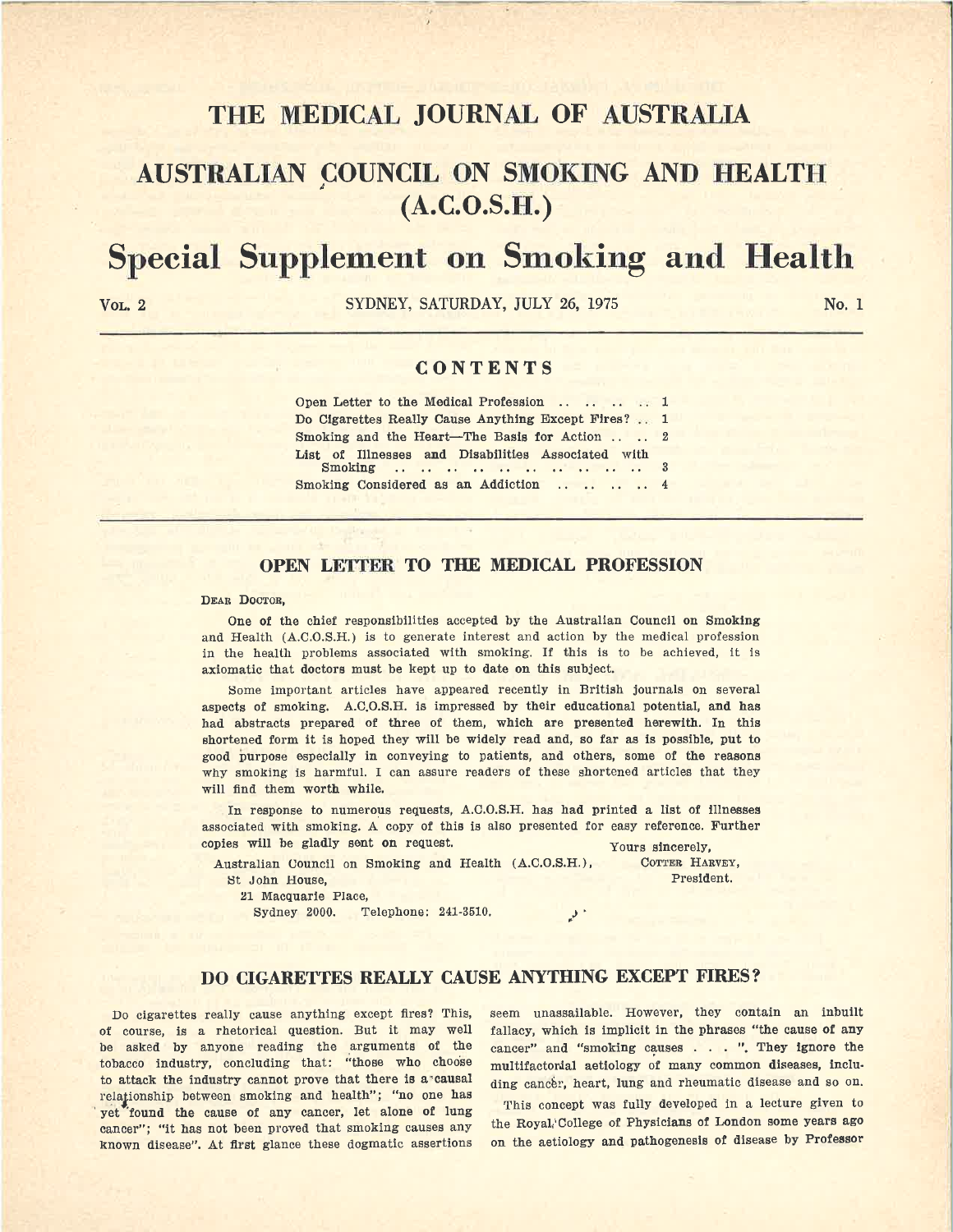J. F. Brock entitled "Nature, nurture and stress in health and disease".1 Professor Brock considered aetiological factors in three fundamental groups: (i) genetic factors; (ii) positive environmental factors (that is, diseaseproducing agents); (iii) negative environmental factors (that is, deficiencies of health-promoting factors). "Experience of health and disease depends on the inter<sup>p</sup>lay between inheritance and environment from the moment of conception onwards." The second group includes various agents (stressors), potentially damaging, and capable of producing pathological lesions; tobacco smoking is obviously one of these.

Professor Brock's thesis postulates a genetic componen<sup>t</sup> in disease, and this implies that there is a pool of persons carrying, say, a cancer gene, awaiting the necessary stimulus, either stressor or failure of nurture, to activate the carcinogenetic process. We know beyond all doubt that the most important of all the causes of lung cancer ls cigarette smoking. If and when the gene is discovered, and those carrying it are identified, the remainder may feel free to smoke without fear of lung cancer. Meanwhile, the risk remains, which for heavy cigarette smokers has been likened to that of playing Russian roulette.

Another smoking-associated malady, coronary heart disease, which is more prevalent and more economically disastrous than bronchial carcinoma, illustrates well this

<sup>1</sup>Brock, J. F., *Lancet,* 1972, 1: 701.

multiple aetiology. As Brock points out, it is a disease in which multiple environmental factors act over long periods of time upon a susceptible genotype to produce coronary sclerosis. Other stressors then operate, resulting, often suddenly, in myocardial infarction. They have been well documented: fatty diet, lack of exercise, emotional stress and cigarettes. No thinking person accepts that cigarette smoking *per se* causes a heart attack. But obviously one ingredient in the aetiological mix can be eliminated by cessation of smoking.

One could go on. The lay public recognizes the smoker's cough, and knows that cigarette smoking is the most important cause of chronic bronchitis and emphysema. But do most smokers cough? As Brock notes, a given stressor agent may produce different patterns of disease in two subjects according to their constitutional make-up (phenotype).

The tobacco industry continually plays up the "controversy". The medical profession should be sufficiently informed to be able to convince the intelligent layman that this is a "no contest".

Smoking is a very important, and often the chief, exciting cause of many diseases. It is not the only cause. Its place in aetiology has been determined. Research continues in an effort to evaluate exactly how and why smoking causes harm-in short, its place in pathogenesis. This will remain a subject for scientific discussion and debate for some time, but is this fairly called "The Smoking and Health Controversy"?

### **SMOKING AND THE HEART - THE BASIS FOR ACTION**

"SMOKING and the heart-the basis for action" is the title of a paper by Dr Keith Ball and Dr Richard Turner which appeared in The Lancet on October 5, 1974. In the belief that the message contained therein merits the attention of all practising doctors, this series of extracts has been prepared. Preferably, of course, the article should be read in full.<sup>1</sup>

#### **GENERAL**

The counsel of the individual doctor is probably the most effective measure for persuading a person to abandon smoking, but it must be informed to be effective.

#### **MORTALITY**

Between the ages of 35 and 44, smoking [in British <sup>p</sup>hysicians] increased the mortality [from coronary heart disease] nearly five times, and nearly four times between 45 and 54.

### **PATHOLOGICAL EVIDENCE**

**<sup>A</sup>**much greater severity of atherosclerosis has been found in the coronary, peripheral and cerebral arteries at necropsy in smokers than in non-smokers.

### **THE EFFECT OF STOPPING SMOKING**

. the answer to the question, "Does stopping cigarettes Improve the outlook?" is clear. If **middle**aged smokers give up their cigarettes, the risk of

<sup>1</sup>Ball, K., and Turner, R., *Lancet,* 1974, 2: 822.

developing and dying from C.H.D.<sup>2</sup> is considerably reduced.

#### THE **MECHANISMS**

The two most important known constituents of tobacco smoke which affect the heart are nicotine and carbon monoxide. Nicotine . . . increases the work of the heart and myocardial oxygen requirements, and at the same time contributes to coronary atherosclerosis and its complications. When the coro nary circulation is already impaired, the consequences of smoking may be serious . . . . CO<sup>3</sup> . . . reduces the amount of oxygen available to the myocardium at the time when the work of the heart has been increased by the absorption of nicotine.

### HOW•'TO HELP PEOPLE TO STOP SMOKING

For many, the direct instruction by a doctor to stop smoking results in immediate and effective cure.

Stopping smoking must be seen to be as important as any other therapy prescribed. The follow-up is as vital in the control of smoking as in diabetes . . "No smoking for as long as you live" is the prescription.

Advice should be given to the family who may also be at risk and can 'help the patient by providing a smoke-free home.

Hospital patients will find it much easier if they enter a non-smoking ward. In hospital non-smoking should become the norm.

• Coronary heart disease.

• Carbon monoxide.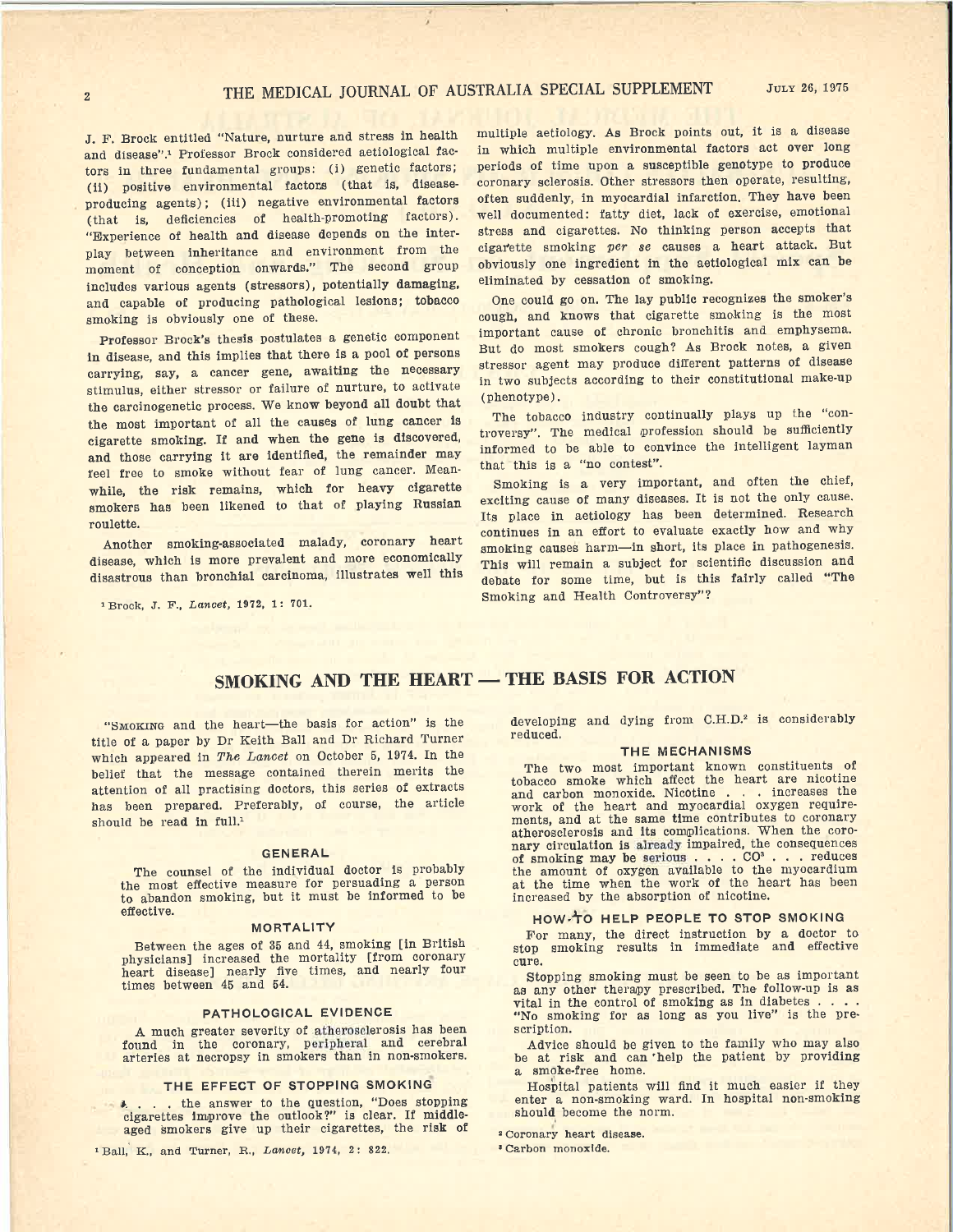No single cure is ever likely, since smoking is a complex habit of behaviour and addiction . . . . An effective cure would rank with the discovery of penicillin in its effect on the health of mankind. The greatest benefit will  $\phi$  come from helping children never to start smoking. Dependency is so rapidly acquired that 70% of children who smoke more than one cigarette are said to become confirmed smokers.

Doctors have a particular responsibility by bringing pressure on the authorities to abolish the advertising and promotion of cigarettes, to prohibit vending machines accessbile to children, and to reduce smoking in public places.

The prevention of heart disease by advice on smoking and other risk factors could become one of the most rewarding activities in medical practice.

### **LIST OF ILLNESSES AND DISABILITIES ASSOCIATED WITH SMOKING**

WE are often asked what diseases are associated with -and in most cases mainly due to-smoking. The following list has been drawn up from Reports of the United States Department of Health, Education and Welfare (1974), The Health Consequences of Smoking, the Royal College of Physicians' publication Smoking and Health Now ( 1971) and other sources. It may be regarded as authoritative.

#### **CARDIOVASCULAR DISEASE**

1. Cigarette smoking is one of the major risk factors contributing to the development of coronary heart disease.

2. Autopsy studies suggest that cigarette smoking is associated with a significant increase in atherosclerosis of the aorta and coronary arteries.

3. Cigarette smoking increases the risk of dying from non-syphilitic aortic aneurysm.

4. Cigarette smoking is a major risk factor in the development and aggravation of peripheral vascular disease.

5. It is probable that the hyperthrombotic state occurring after smoking is a major factor in all these conditions.

### **CHRONIC OBSTRUCTIVE BRONCHOPULMONARY DISEASE**

1. Cigarette smoking is the most important cause **of**  chronic obstructive bronchopulmonary disease.

**2.** It increases the risk of dying from emphysema and chronic bronchitis.

3. Cigarette smokers develop postoperative pulmonary complications more frequently than non-smokers.

4. Young cigarette smokers of high school age have impaired respiratory function compared with non-smoking peers.

### **CANCER**

1. Cigarette smoking is the main cause of lung cancer in men.

2. Cigarette smoking is a cause of lung cancer in women in smaller proportion than in men, but this is increasing more rapidly because of increased smoking by women.

3. Cigarette smoking is a significant factor in the causation of cancer of the larynx.

4. Smoking is a significant factor in the development of cancer in the oral cavity.

5. Smoking is associated with the development of cancer of the oesophagus.

6. Studies have demonstrated an association of cigarette smoking with cancer of the urinary bladder among men.

7. Studies have suggested an association between cigarette smoking and cancer of the pancreas.

### **PEPTIC ULCER**

1. Cigarette smoking males have an increased prevalence of peptic ulcer, and increased mortality therefrom.

2. Smoking reduces the effectiveness of treatment and slows the rate of healing.

### **SMOKING AND PREGNANCY**

1. Smoking is associated with decreased fertility in both male and female, increased occurrence of abortion, lowered birth weight and more stillbirths.

2. These effects on the mother in pregnancy can be reversed if she gives up smoking, and reduced if she smokes less than ten low tar content cigarettes per day.

#### **INFANCY**

1. The infants of smoking mothers have twice as many respiratory infections in early life as those of non-smoking parents.

2. They have a significantly higher rate of admission to hospital for bronchitis and pneumonia through the first year of life.

#### **ORAL CAVITY**

1. Pipe and cigar smoking are both significantly related to cancer of the oral cavity.

2. Major prospective epidemiological studies have found increased rates of cancer of the oral cavity and pharynx for cigar smokers as well.

3. The risk of a second primary cancer in those sites is greater in continuing smokers than in those who quit.

4. Ulcers, membranous gingivitis, alveolar bone loss and stomatitis nicotina are more commonly found among smokers than among non-smokers.

5. There is evidence that smoking may be associated with edentulism and delayed socket healing.

6. Non-smokers have an advantage over **smokers** in terms of oral health.

### **ACCIDENTS**

1. Smoker's are more prone to accident at home, driving a car (twice as many) and elsewhere, than non-smokers.